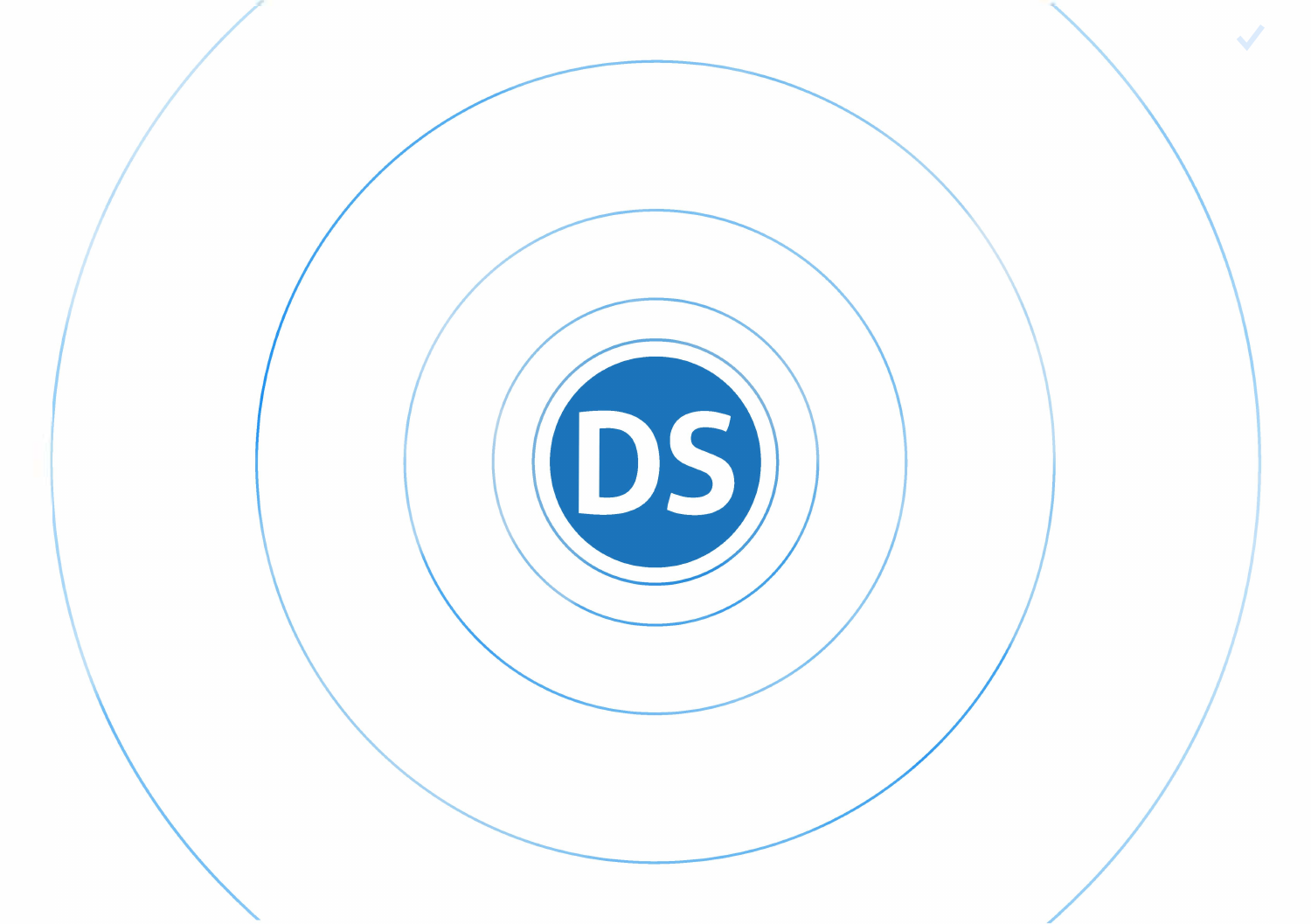### **Welcome**

#### **About Drake**

Drake Software was founded in 1977, rapidly growing from a family tax practice into a national brand by providing tax professionals with reliable, affordable software solutions and prompt, friendly service and support.

Located in the beautiful mountains of Western North Carolina, Drake Software employs tax experts, engineers, developers, cyber security professionals, educators, marketers, sales consultants, administrative and fulfillment personnel, and customer support representatives.

Along with our headquarters in Franklin, NC, Drake Software has call centers in Hayesville, Sylva, and Waynesville, NC, and development and customer service facilities in Greenville, SC, Antioch, TN, and Virginia Beach, VA.

For more information, please call **800.890.9500**.



#### **Contents 2** [Customer Ratings](#page-2-0)

- **3** [Support](#page-3-0)
- **4** [Tax Solutions](#page-4-0)
- **5** [Automation](#page-5-0)
- **6** [Tax Diagnostic Tools](#page-6-0)
- **7** [Accounting & Payroll](#page-7-0)
- **8** [Client Communications](#page-8-0)
- **9** [Client Portals](#page-9-0)
- **10** [Business Tools](#page-10-0)
- **11** [Cloud-Based Hosting](#page-11-0)
- **12** [Onboarding & Training](#page-12-0)
- **13** [Keeping You Connected](#page-13-0)

#### **Additional Services**

#### **5 [GruntWorx](#page-5-0)**

[Tax automation service that reduces](#page-5-0)  [the time spent preparing each return](#page-5-0)

#### **7 [Drake Accounting](#page-7-0)**

[Comprehensive accounting and](#page-7-0)  [payroll application that provides](#page-7-0)  [multi-location payroll](#page-7-0)

#### **9 [Drake Portals](#page-9-0)**

[Web-based client portal that enables](#page-9-0)  [safe file exchange and contactless](#page-9-0)  [tax preparation](#page-9-0)

### **Drake** Software

**Professional Tax Solutions**

**YEARS**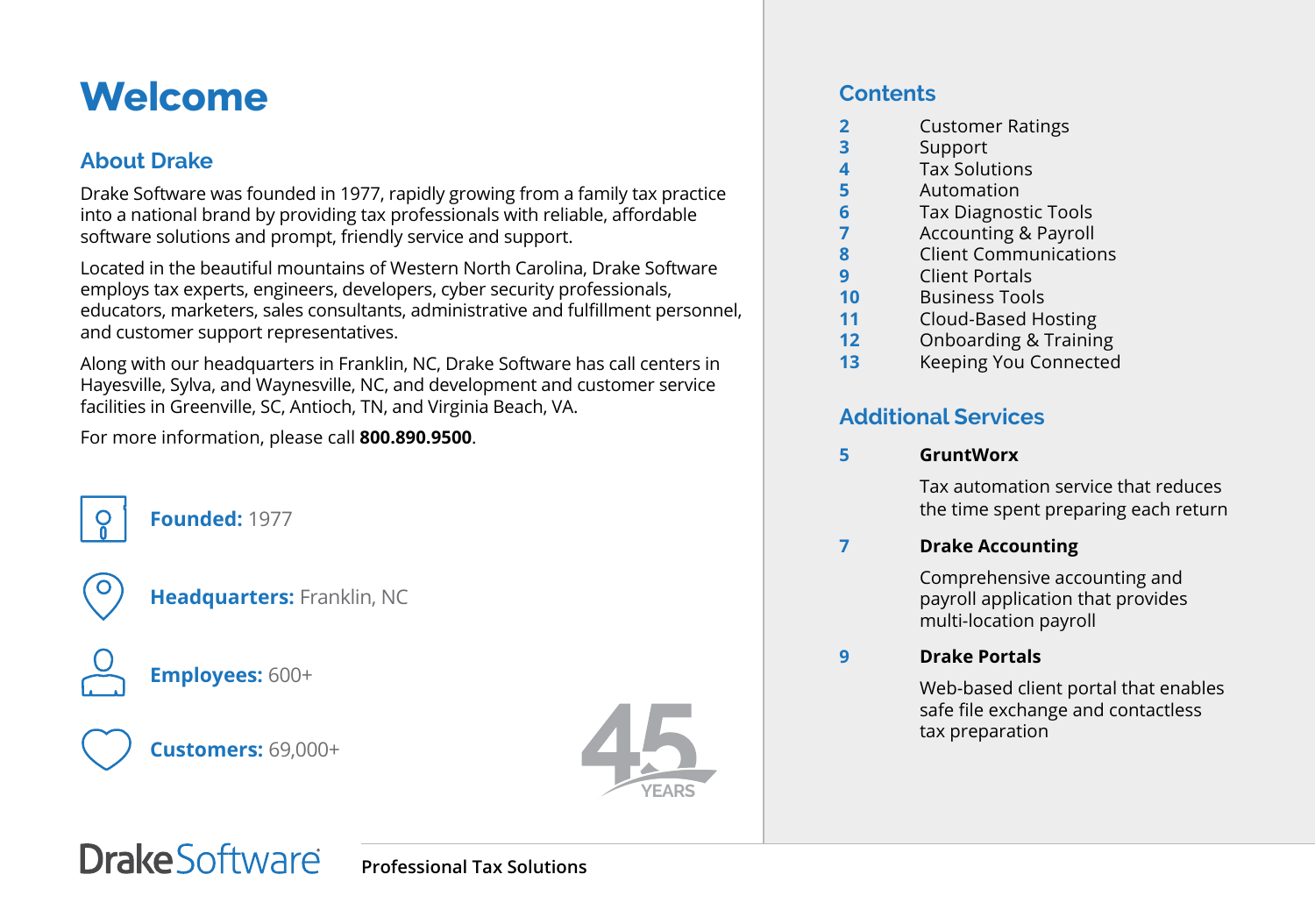### <span id="page-2-0"></span>**Customer Ratings**

#### **Drake Earns Highest Rating in 26 Categories from Four Industry Surveys!**

#### **CPA Practice Advisor**

#### **2022 Readers' Choice Awards**

- Tax Preparation Software
- Tax Planning Systems
- Document Management and Storage
- 1099/W-2 Preparation
- Client Portals for Firms

#### **NATP**

#### **2021 Tax Software Survey**

- Customer Service
- Federal Tax Law Changes/Updates
- State Tax Law Changes/Updates
- Software Conversion Package
- Technical Support
- Reliability of Software
- Customer Retention

#### **AICPA/The Tax Adviser**

#### **2021 Tax Software Survey**

- Overall Rating
- Ease of Update/Installation
- Ease of Use
- Handling Updates During Tax Season
- Ease of e-Filing
- Conversion Package
- Ease of Receiving Technical Support
- Quality of Technical Support
- Handling Retroactive Tax Law Changes During Tax Season

#### **CPA Journal**

#### **2021 Annual Survey of NY State Practitioners**

- Overall Rating
- Ease of Use
- **Accuracy**
- Value for Cost
- Customer Support



### **Drake** Software

**Professional Tax Solutions**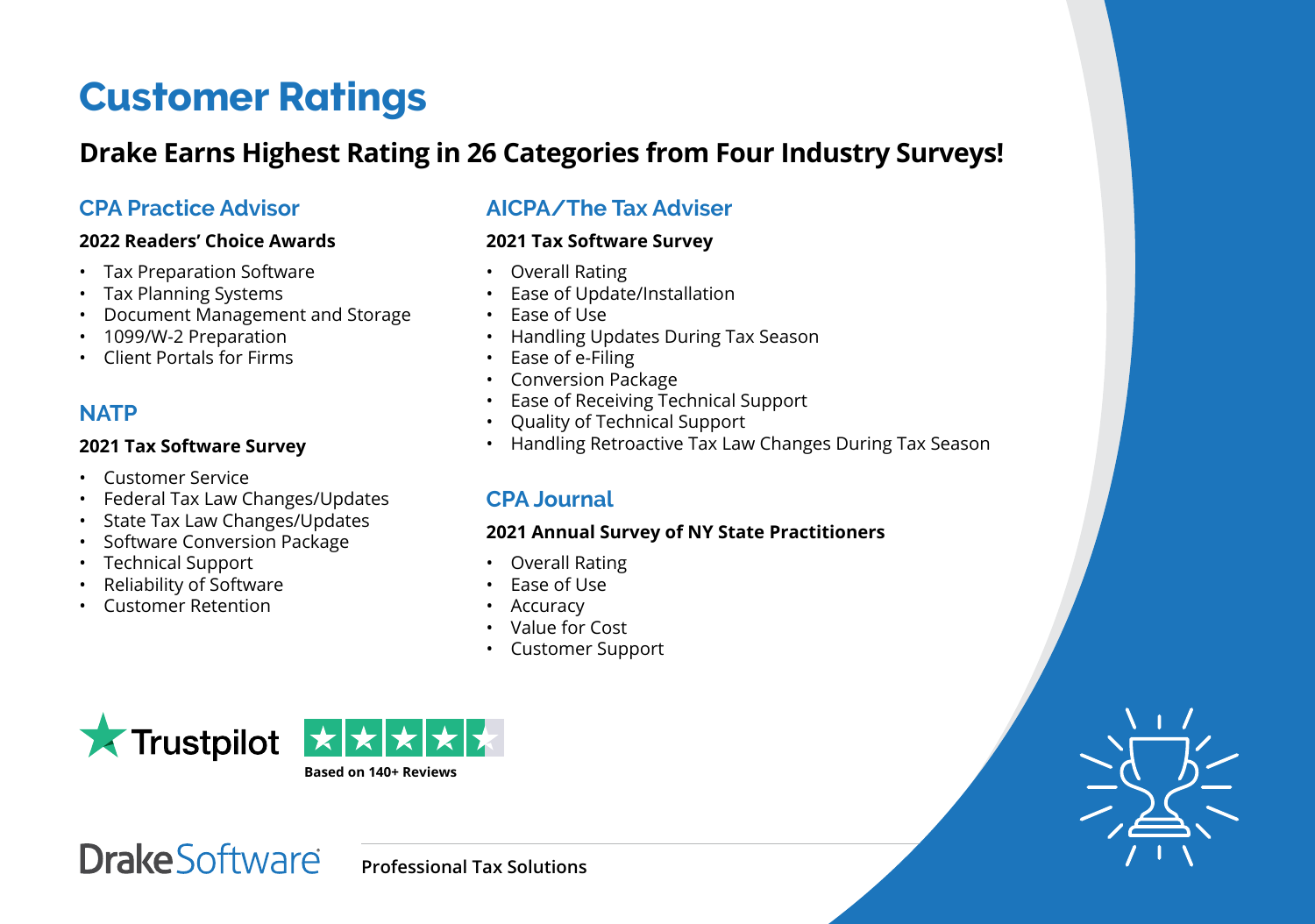<span id="page-3-0"></span>

Drake Software is known for personal and prompt customer service. Even during the height of tax season, customers are quickly connected to a customer support representative.

**Email** - [Support@DrakeSoftware.com](mailto:Support%40DrakeSoftware.com?subject=) **Phone** - 828.524.8020 **Chat** - Access within software

**Tax Season Support Hours** Mon-Fri 8 am - 10 pm (ET) Sat 8 am - 6 pm (ET)

**Off-Season Support Hours** Mon-Fri 8 am - 9 pm (ET) Sat 9 am - 5 pm (ET)

#### **Supported Operating Systems**

• Windows 10 / 11 • Windows Server 2012 / 2016 / 2019 / 2022

#### **Network Capabilities**

Whether you are an office of one or 100, it's easy to network Drake Tax with a dedicated server or peer-to-peer network.

#### **System Recommendations**



**Operating System** - Windows 10 or 11 Professional, 64-bit **Processor** - 2.5 GHz or faster multi-core processor (Intel Core i5 or equivalent) **RAM** - 4 GB or more

**Hard Drive** - 2 GB or more of available hard drive space (actual space requirements will vary based on the number of clients you serve), and solid-state hard drives (SSDs) can enhance system performance.

**Monitor** - Capable of 1920 x 1080 resolution

**Internet** - High-speed Internet is recommended for optimal software performance. **Scanner** - TWAIN-compliant scanner (for Drake Documents and GruntWorx)

#### **Minimum System Requirements**

The following minimum system requirements will support Drake Tax on most systems. For superior performance, we recommend system upgrades above the stated minimums. Actual requirements will vary based on your system configuration and the features and other programs you install.

#### **Operating System** - Windows 10

**Processor** - 1.0 GHz processor (Intel Core i3 or equivalent); ARM processors are not supported

**RAM** - 1 GB for 32-bit OS and 2 GB for 64-bit OS

**Hard Drive** - 2 GB of available hard drive space

**Optical Drive** - CD drive (only required for CD service)

**Monitor** - Capable of 1024 x 768 screen resolution

**Internet** - Internet access is required for certain features, such as e-file, software updates, online help, and PPR purchases.

**Printer** - Windows GDI (Graphical Device Interface) or HP-compatible laser printer **Browser** - Edge must be installed (other browsers such as Chrome and Firefox can be used as the default). DrakeZero does not support IE.

**Microsoft® .NET Framework** - Version 4.7 or higher

**Microsoft® .NET 6 Desktop Runtime**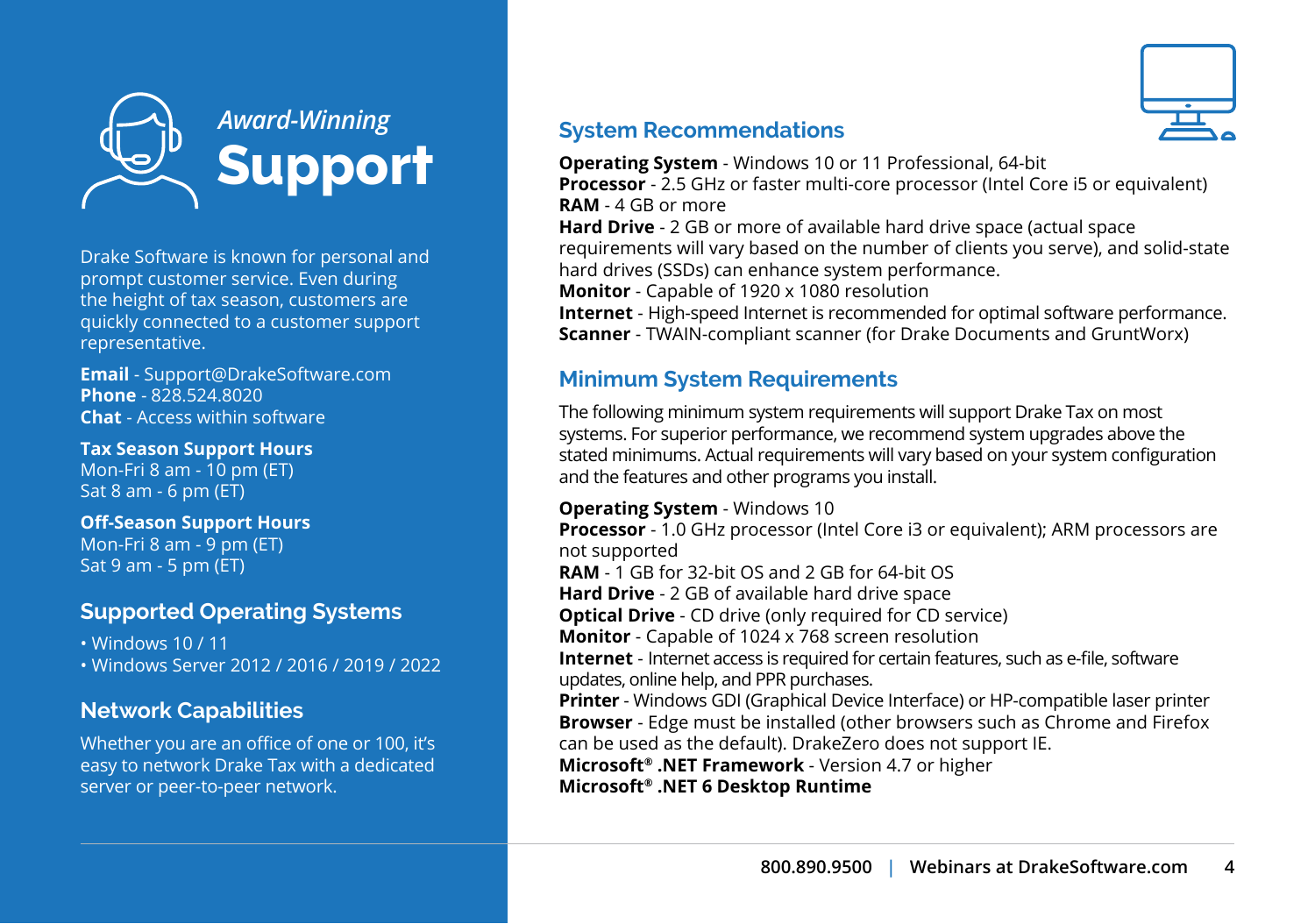### <span id="page-4-0"></span>**Tax Solutions**

#### **Productivity**

**Simple Navigation** - Quickly toggle between forms, schedules, and completed returns with clicks or keyboard shortcuts.

**Flexible Data Entry** - Choose how you enter data, define and lock fields, and determine which screens are accessible.

**Import and Transfer Data** - Streamline your workflow with time-saving features, such as import for 4562 assets, 8949 transactions, and trial balances using Excel-based templates. Eliminate keystrokes by importing electronic W-2s or exporting K-1 information from entity returns to individual returns.

**Go Paperless** - With the Drake PDF Printer, you can seamlessly print tax returns to a PDF file, encrypt them with a password, and store those files in the document manager, Drake Documents.

**Forms in Spanish** - Print numerous taxpayer forms in Spanish, including Forms 1040, 1040-SR, 2350, 4506, 7202, 14039, 14039-B, W-4, W-7, W-9, Schedule 1, Schedule 2, Schedule 3, Schedule 8812, and Schedule EIC.

**Data Entry Toolbar** - The toolbar is available on all data-entry screens, letting you use an integrated calculator, clear reminder flags, navigate between screens, and more—all without having to leave the current screen.

**Pre-CARES Act Fields** - Easily serve clients in decoupled states using **Pre-CARES Act** fields on several federal screens, like Net Operating Losses, Qualified Improvement Property depreciation, and Forms 461, 8990, and 8915.

**Compare and Plan Ahead** - Quickly compare current- and prioryear returns using federal and state comparison sheets. Analyze current- and next-year scenarios with the Tax Planner.

**Client Organizers** - Choose from three different organizers summary organizers, comprehensive organizers, and blank organizers—that can be generated as a fillable PDF and securely delivered to a client using Drake Portals.

**TheTaxBook** - Access the tax research product voted #1 for nine years in a row in the CPA Practice Advisor Readers' Choice Awards.

**Integrated Billing** - Bill by time or form and customize the format of the client's billing statement.

**Forms** - Drake Tax includes more than 6,000 federal and state forms and schedules, including:

> • 1120-H  $-4720$ • 5471

- 1040/1040-SR • 1065
- 1040-NR
- 114 (FinCEN)
- 56
- $1041$
- 1120/1120-S • 1118 • 3115
	- - 706
			- 709
			- 990/990-EZ

• 990-PF • All States

#### **You Have Options**

Drake knows that every tax practice has unique needs, which is why we give you purchasing options.

Choose the Drake Tax package that best suits your business, whether you prefer to pay as you go or need unlimited returns.

**Ready to learn more? Professional Tax Solutions** Call our sales team at **800.890.9500**.

### **Drake** Software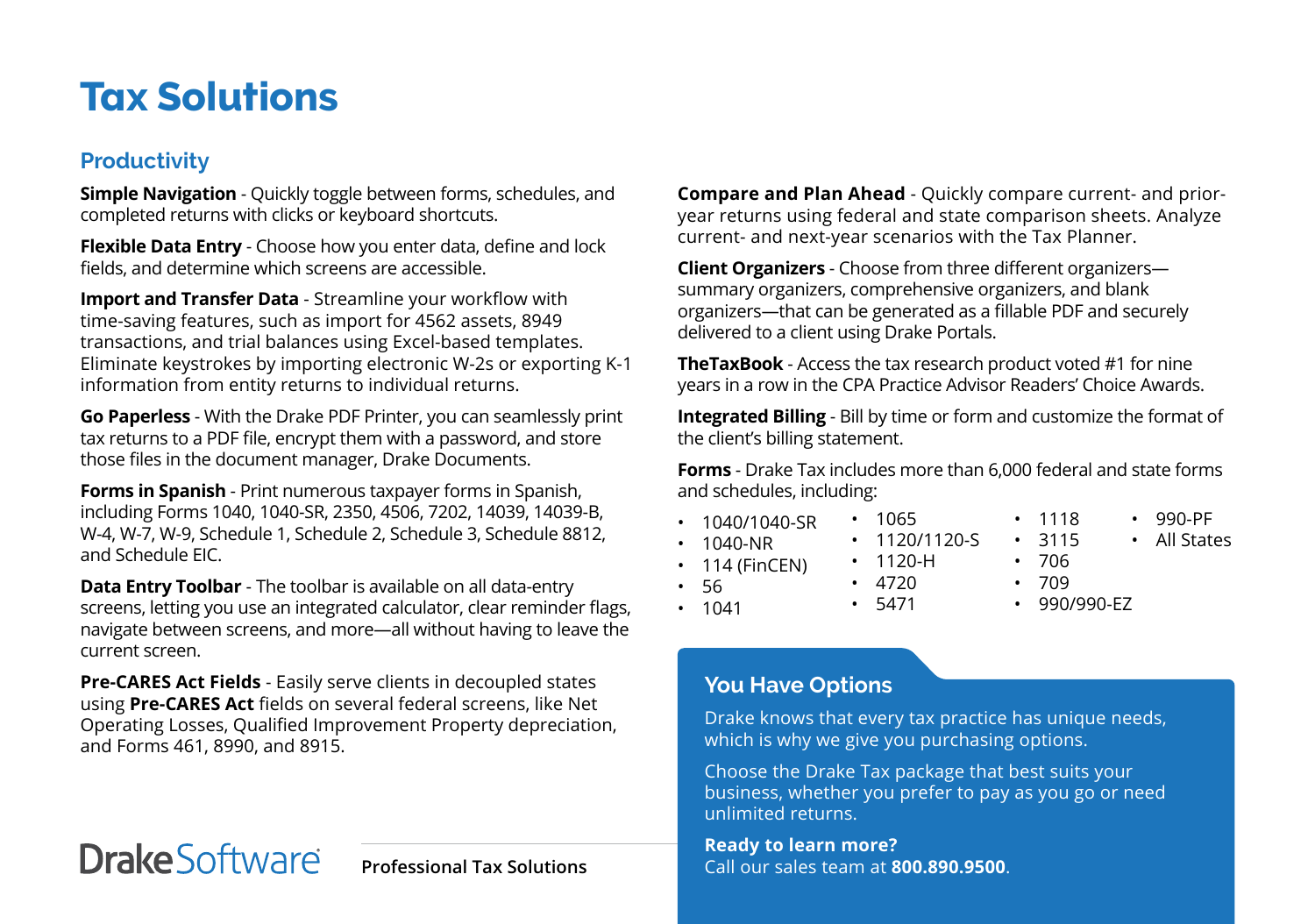#### <span id="page-5-0"></span>**Drake E-Sign**

Collect electronic signatures with one of two available options:

**Drake E-Sign – In Person** - Use an electronic signature pad to digitally sign forms associated with an e-filed return, including the 8879, consent forms, and bank documents.

**Drake E-Sign – Online** - Gather client signatures remotely by sending documents to clients via Drake Portals on a mobile device or computer.

To offer your clients the flexibility of remote signing, purchase E-Sign Events through your Drake Portals account (sold separately).

#### **Drake Documents**

Our document manager is a robust information hub for important tax documents, client records, and more. Produce PDF images with the integrated Drake PDF Printer, password-protect your files, preset default descriptions for scanned documents, and watermark documents as *final*, *review*, or *draft*. Here are some other time-saving features that can improve office efficiency:

- Drake Portals integration
- Integrated email launcher
- Links to external files
- Administrative tracking of file activity
- Import/export capabilities
- Customizable cabinets and folders
- Backup utility



*Document Management and Storage* **2022 Readers' Choice Awards**

### **Automation**

# Grunt Worx<sup>-</sup>

#### **Do More With Affordable Tax Automation**

**GruntWorx Organize LITE** - Organize client tax documents into a single bookmarked and labeled PDF in a matter of minutes.

**GruntWorx Organize** - Provide all the features and benefits of Organize LITE with an additional layer of validation to ensure the highest level of accuracy.

**GruntWorx Populate LITE** - Quickly import information from scanned client tax documents, then self-validate for accuracy with a user-friendly application specifically designed by GruntWorx.

**GruntWorx Populate** - Reduce data entry with the import product that is reviewed by US-based GruntWorx validation specialists, who verify that tax data has been accurately extracted from scanned client documents.

**GruntWorx Trades Details** - Extract and import all trade line item details from scanned consolidated brokerage statements directly into Drake Tax, saving hours of data entry.

**GruntWorx Trades Summary** - Generate category totals from scanned documents containing trades information, so your clients can see at a glance their investment activity for the tax year.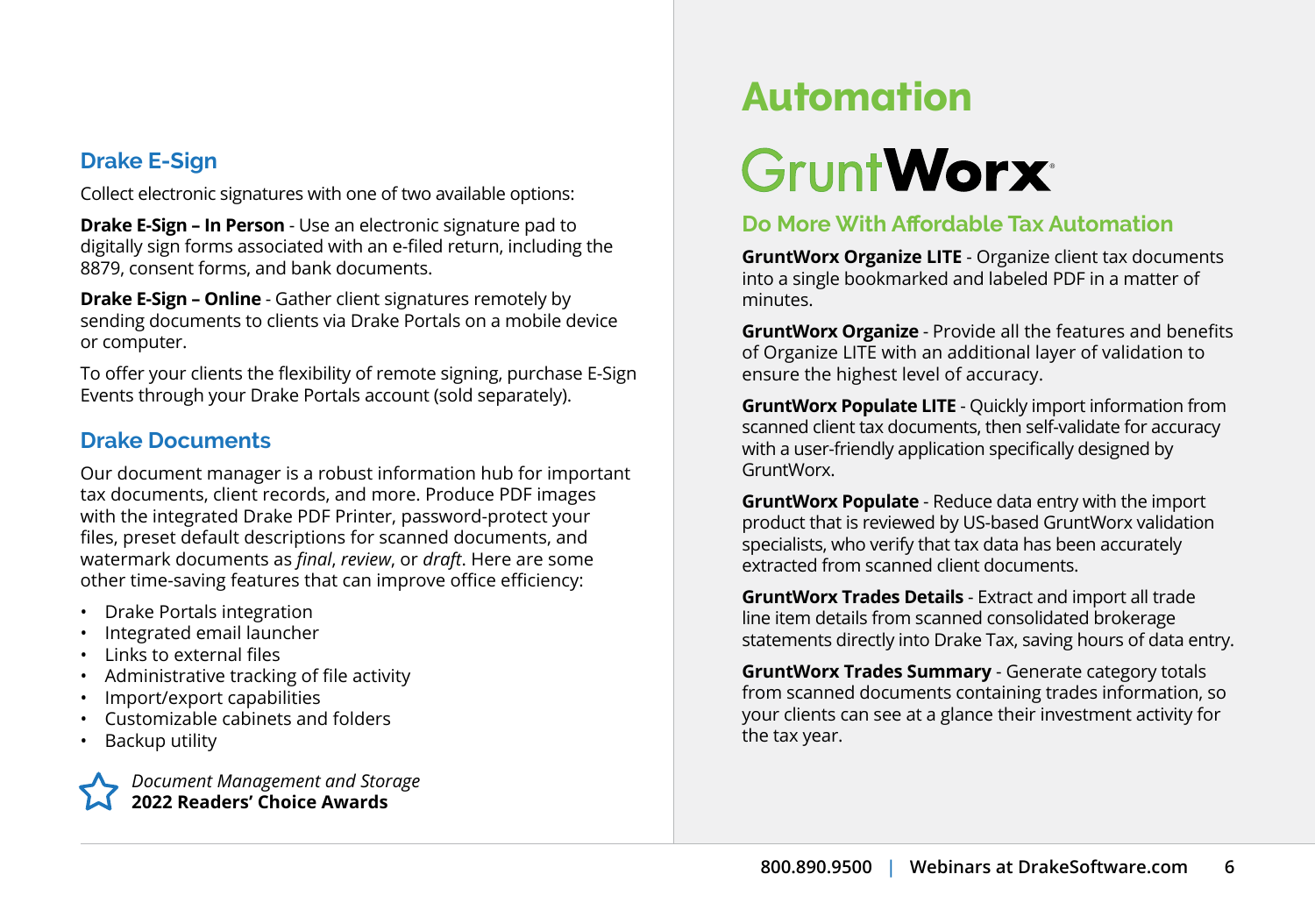### <span id="page-6-0"></span>**Tax Diagnostic Tools**

#### **Data Entry Tools**

**Drake** Software

**LookBack** - Toggle the data-entry view to show fields that had data in them last year. A simple keystroke toggles the LookBack view, so you can verify prior-year data in even less time.

**LinkBacks** - Save time by tracking calculated results on the tax return back to the source within data entry.

**DoubleCheck** - Mark items in any text box, check box, or amount on a tax form as *verified*, *flagged for review*, or *noted for review*, leaving a green check, red flag, or yellow box, respectively. If information pertaining to a verified item changes, DoubleCheck will automatically flip the green check to a red flag.

#### **Analysis**

**Quick Calculation View** - Display return info at a glance from within data entry with a simple keystroke or click. Browse info like return errors, preparer fees, refund or balance due, and e-file eligibility.

**Data Review And Analysis** - Choose from more than 100 built-in reports or quickly create a custom report in the Report Manager.

**Tax Planning** - Quickly compare tax situations for your client. Help your client make sound decisions with scenario reports.

**Filing Status Optimization** - With a few keystrokes, let Drake calculate and compare whether MFJ or MFS will be better for your client.

**Multi-Year Comparison** - Review the current-year summary side by side with the prior two years to verify accuracy and identify inconsistencies.



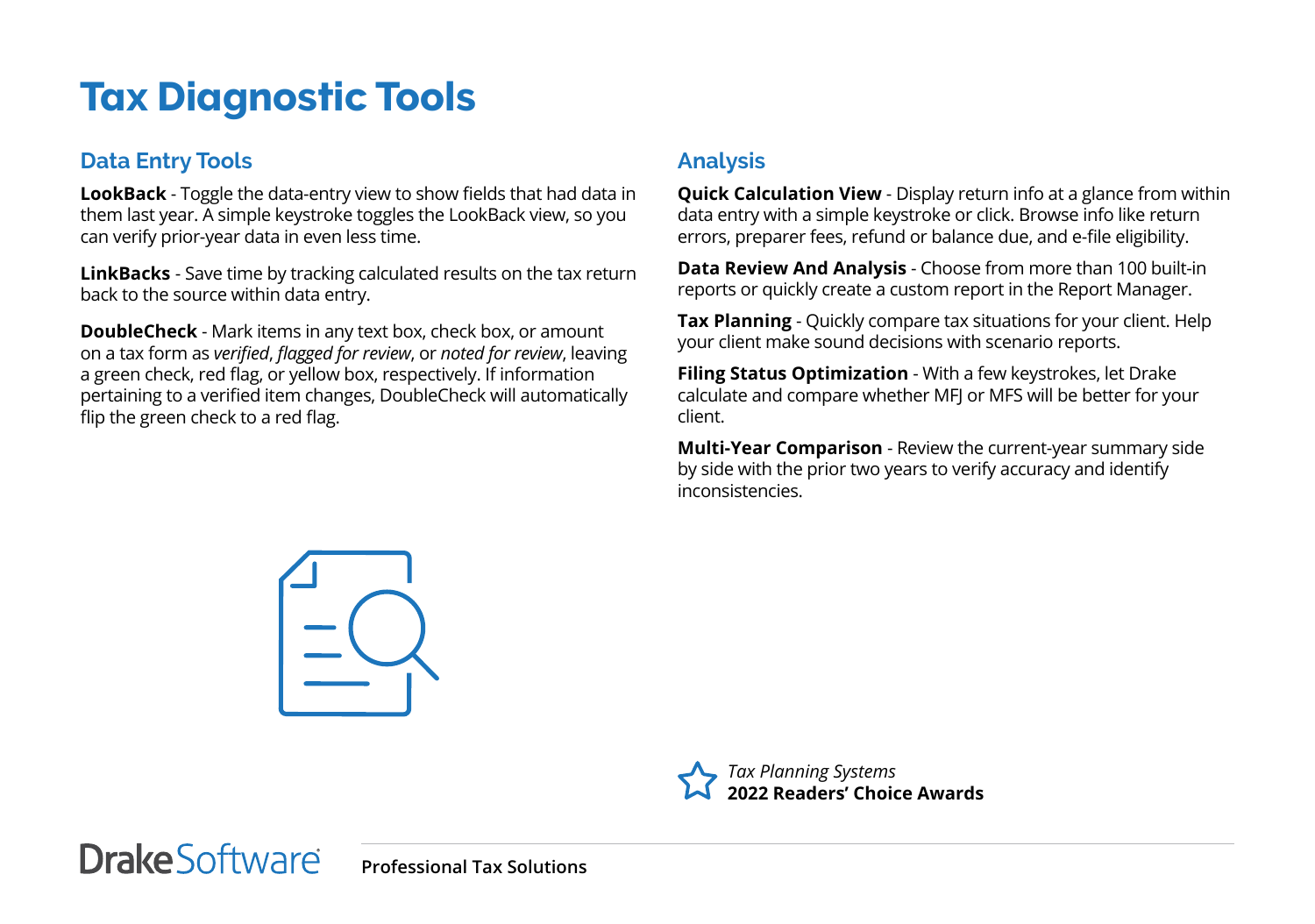### <span id="page-7-0"></span>**Accounting & Payroll**

## **Drake Accounting**

#### **Comprehensive Accounting Solution**

Drake Accounting is comprehensive accounting software that doesn't force you to choose between functionality and user experience. If you already provide accounting services or have considered providing them to expand your business, see what Drake Accounting has to offer.

#### **System Recommendations**

**Operating System** - Windows 10 or 11 Professional, 64-bit **Processor** - 2.5 GHz or faster multi-core processor (Intel Core i5 or equivalent) **RAM** - 8 GB or more

**Hard Drive** - 2 GB or more of available hard drive space plus 10-20 MB per client is recommended; a solid-state hard drive (SSD) can enhance system performance. (Actual space requirements will vary based on the type and number of clients you serve.)

**Monitor** - Capable of 1920 x 1080 resolution

**Internet** - Internet access is required for certain features, such as e-file and software updates; high-speed Internet is recommended for optimal software performance.

**Printer** - Laser printer (required if submitting printed forms to the Social Security Administration)

**Browser** - Edge browser must be installed (other browsers such as Chrome and Firefox can be installed and used as the default)

**Microsoft® .NET Framework** - Version 4.8 or higher

*1099/W-2 Preparation* **2022 Readers' Choice Awards**



#### **New for 2022**

#### **Bank Reconcilitation**

- Bulk delete
- Full bank reconciliation delete
- Finalized bank reconciliations

#### **Reports**

- Report options can now be saved per client, per user, and per report
- Images can now be added to invoices in Receivables
- New reports
	- ° Chart of Accounts Prior Year Compare

#### **Check Designs**

• Images can be added to new check designs

#### **e-Filing**

- A link appears at the bottom of the navigation tree when pending acks are available for 94x
- NC server-to-server
	- ° In Q4 2021 and 2022 there is now no need to contact us to be allow listed to access the free direct upload of North Carolina 1099- MISC, 1099-NEC, 1099-R, W-2 and NC-3

#### **Patching/Updating**

• Automatic updates at night when patches are available (optional)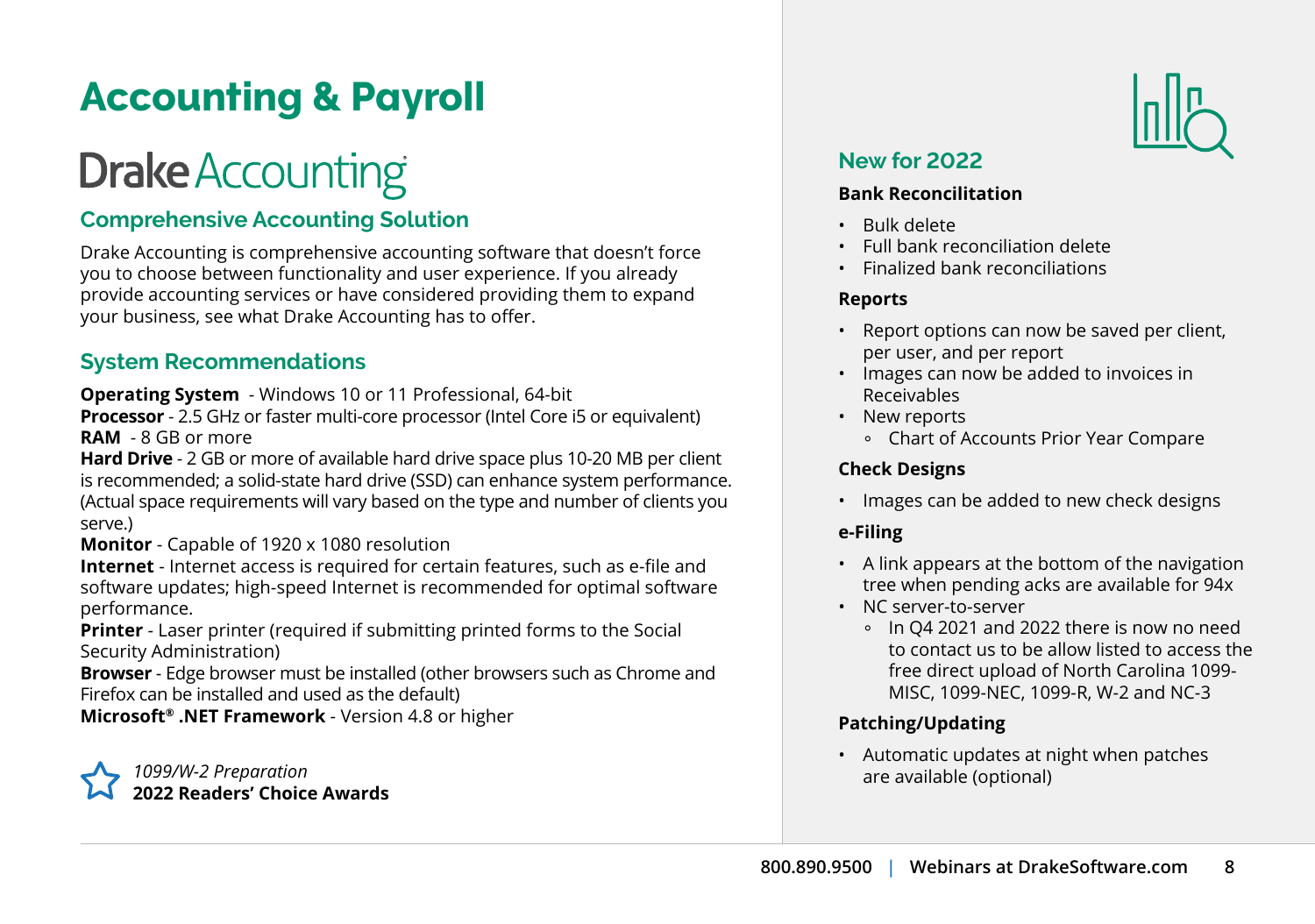### <span id="page-8-0"></span>**Client Communications**

#### **Document Manager**

Drake Documents serves as the efficient communications hub of Drake Tax. From here, you can create, store, and access important forms and tax documents that can be sent directly to clients via email or a secure portal. Drake Portals integration opens up a new way to "meet" your clients where they are, whether they prefer a virtual engagement or are otherwise unable to visit your office.

#### **Integrate Your Email Account**

Use third-party email accounts from directly within Drake Tax, so you can communicate with clients without having to exit the software. Set up user tiers—admin, office, and preparer—to maintain the workflow and security that works best for your office.

#### **Customizable Letters & Billing**

The integrated communications suite makes it easy to keep in touch with clients. Select one of our customizable letter templates, like pre-season, post-season, and result letters, or create something completely original. Drake lets you tailor the message to match the specific client situation.

#### **Organizers**

Tax data organizers save time during tax season. Drake's organizers are completely customizable, including a breakdown of what can be added and removed, as well as details for each item. You can even change the checklist and questionnaire to fit the specific needs of your clients.

Drake Portals includes a customizable organizer email notification containing instructions for logging into Drake Portals and accessing the organizer download.

**TIP:** Drake Portals subscribers can collect information from clients using secure web-based questionnaires—and that information can be imported into Drake Tax.





*Document Management and Storage* **2022 Readers' Choice Awards**

### **Drake** Software

**Professional Tax Solutions**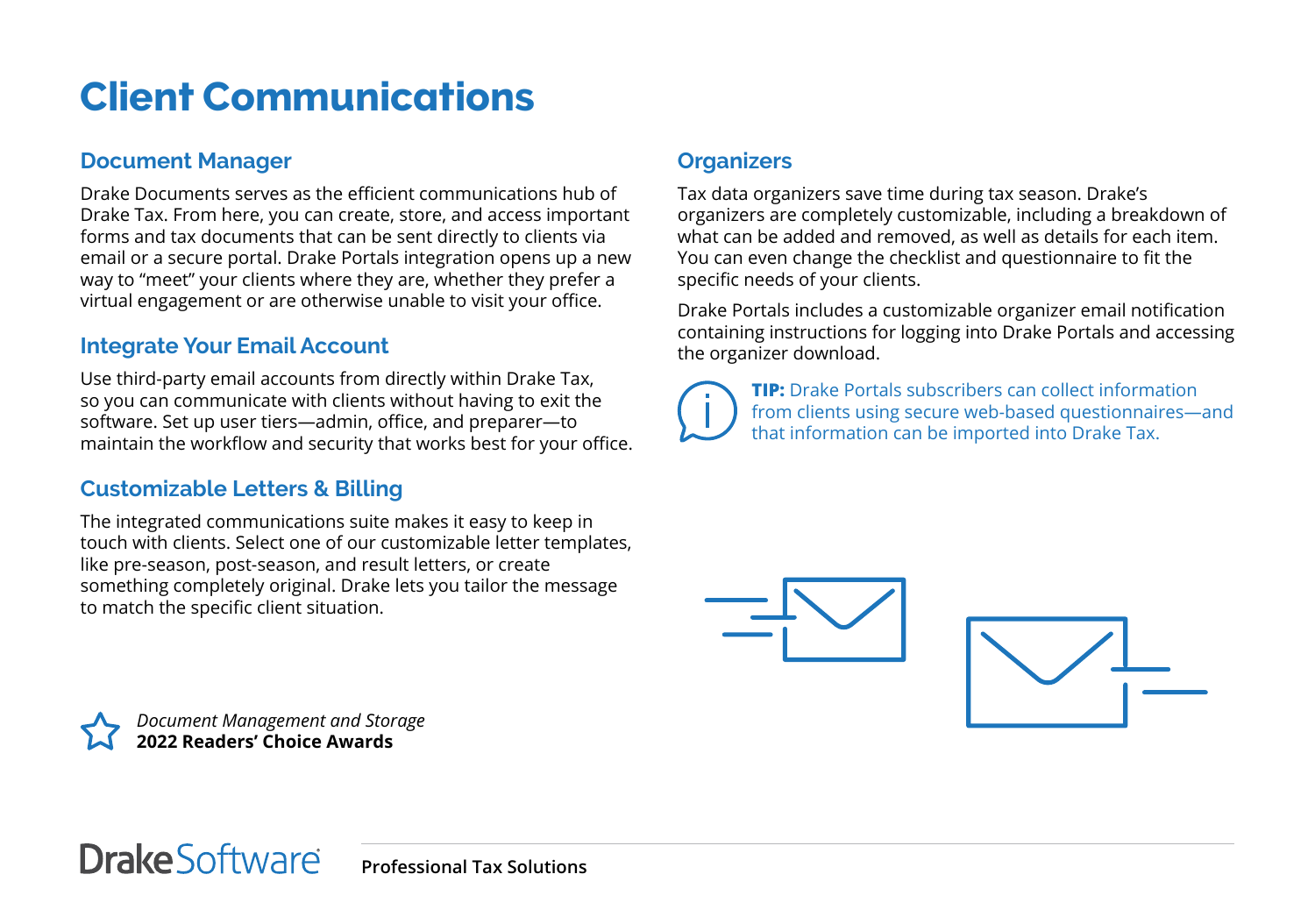### <span id="page-9-0"></span>**Client Portals**

# **Drake Portals**

#### **Web-Based Client Portal**

Get your piece of the cloud for safe and convenient client file transfer. Send and receive client documents on your own secure site, anytime, anywhere.

Drake Portals is seamlessly integrated with Drake Tax, making the transition to secure online file transfer simple. The subscription includes a unique URL, brandable website, and fully customizable email templates.

Drake Portals offers a mobile-friendly Web interface that makes it easier to serve your tax clients who can't make it into the office. Here are just a few ways that Drake Portals facilitates tax preparation:

- Send and receive instant messages
- Send prior-year return summary
- Gather tax information
- Collect remote signatures
- Receive payment

Your clients are used to doing almost everything on a mobile device, from streaming videos to paying bills. With Drake Portals, you can make tax preparation even more convenient.





#### **Anytime, anywhere**

Your office and clients can upload or download files at any time from any device with Internet access.



#### **Cloud backup**

Secure cloud storage lets you back up important Drake files off-site.



#### **Receive files from your client**

Accelerate the return process by letting clients upload documents to your branded Drake Portals site.

#### **Send files to your client**

Upload finished tax returns and other important documents for clients to securely download at their convenience.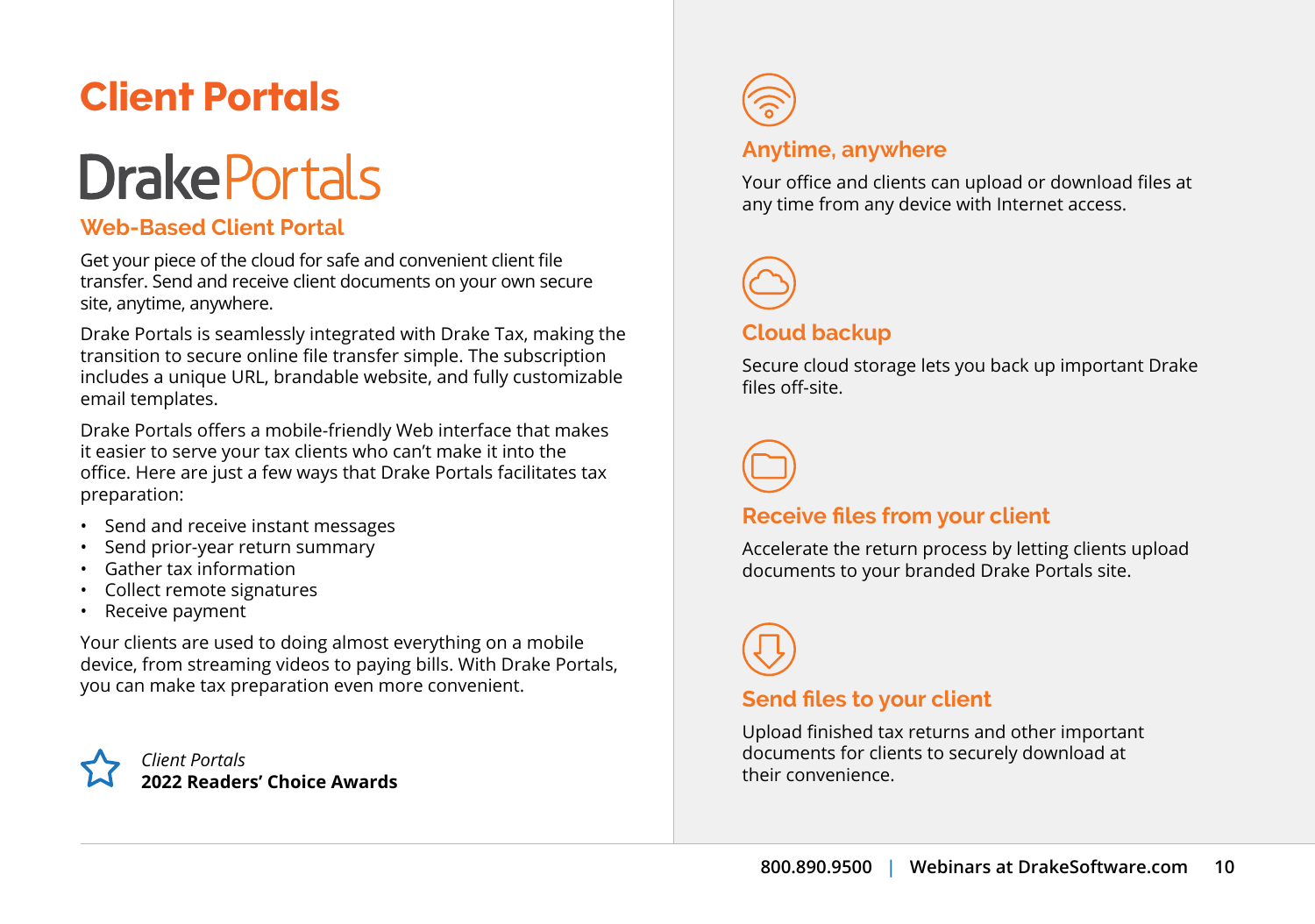### <span id="page-10-0"></span>**Business Tools**

#### **Preparer Security**

**Administrator Features** - Control access and choose security settings on an individual or group basis.

**Multi-Factor Authentication** - Secure your Drake Tax account with a supported third-party multi-factor authentication service.

#### **Track Workflow**

**Client Status Manager (CSM)** - Organize and prioritize the day:

- View, search, and filter your client list
- Manage productivity with preparer tracking and reporting
- Track return details, from preparer efficiency to billing revenue
- Assign colors to return statuses to easily see your daily workload at a glance

#### **Stay On Schedule**

**Appointment Scheduler** - Schedule client appointments, send email reminders, and manage employee schedules. Color-coded appointments and the ability to synchronize with outside calendars make managing client appointments easier than ever.

#### **Real-Time Web Reports**

Track your e-filed returns with online reporting through your Drake User Account on Support.DrakeSoftware.com.

#### **Fee Collection**

Accept credit and debit card payments directly in Drake Tax by enrolling with our merchant-account provider, EPS. The fully integrated Drake E-Sign feature makes accepting client signatures for payments and returns easy. And with Drake Accounting, you can set up direct deposit for clients in the Accounts Payable module.



### **Drake** Software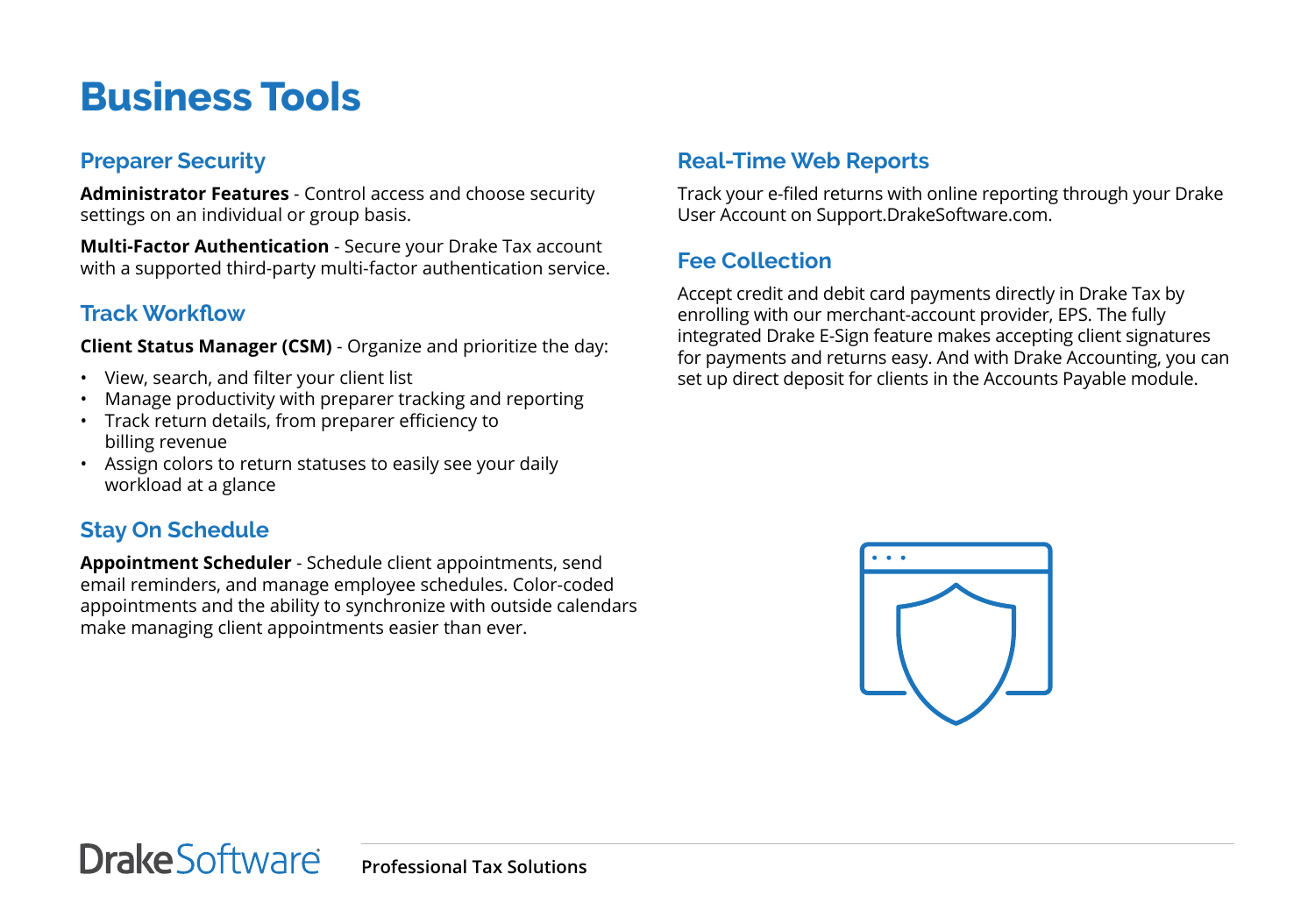### <span id="page-11-0"></span>**Cloud-Based Hosting**

# DrakeSoftware + Right Netwerks<sup>®</sup>

#### **Cloud-Based Hosting**

Host your Drake Software applications in the cloud. We have partnered with Right Networks to provide a world-class cloud hosting experience and give you the flexibility to run your business from anywhere. Using industry-leading security processes and 90-day nightly rolling backups, Right Networks ensures you can safely and reliably access your files and applications when you need them.

In addition to Drake products, other best-in-class applications are available for purchase in the Right Networks ecosystem.





#### **Flexibility**

Accessible from anywhere, anytime



**Performance** Latest hardware and software



**Security**

Monitoring and industrystandard encryption



**Support** Award-winning

customer service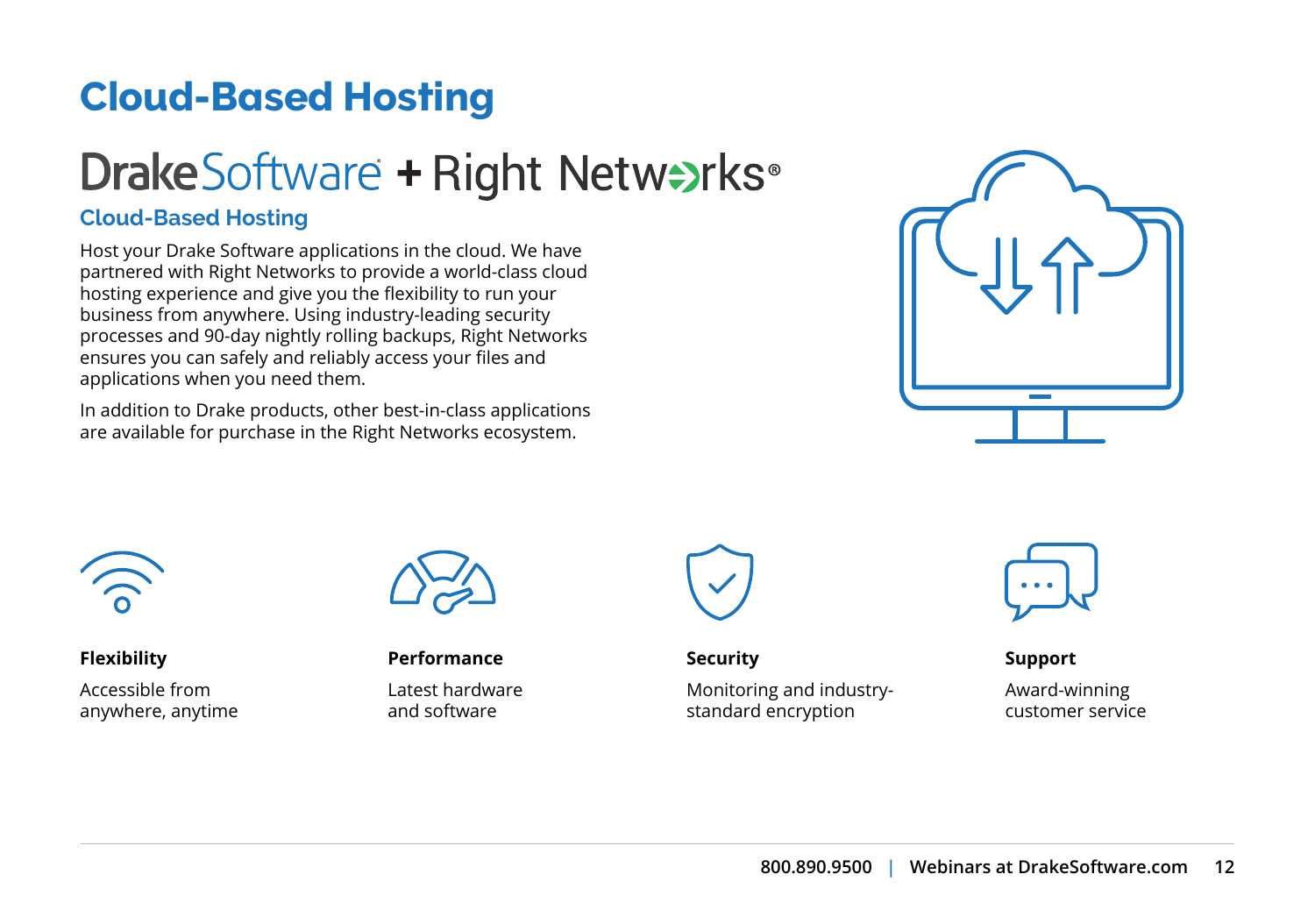### <span id="page-12-0"></span>**Onboarding & Training**

Our dedicated team will provide you with training resources carefully designed to ensure a smooth transition to Drake. Count on us to guide you through onboarding with live webcasts, training videos, conversion guidance, and interactive, virtual Q&A sessions.

#### **Conversions**

We make it simple to convert prior-year client files from your previous software into Drake Tax.

For more information, visit **[DrakeSoftware.com/Products/Conversions](https://www.drakesoftware.com/products/conversions/)**.

#### **Current Data Conversions**

#### **Training Events**

We want to make sure you become proficient with our software products in addition to being prepared for tax season. To help you achieve these goals, we offer virtual and in-person training events with expert instructors. CPE is available.

**Classroom Training** - To help you master Drake Software, we offer a variety of training sessions on all of our products. Join us for an in-person session or for a convenient and interactive webcast - either way, Drake instructors will guide you through courses designed to ensure your success.

**Annual Fall Events** - To help you prepare for tax season, we host in-person user events and virtual update schools. These events provide you the opportunity to hear from Drake Software and industry experts, learn about the latest changes to tax laws and regulations, see what's new in Drake Tax, and more.

For training and fall event schedules, visit **[DrakeSoftware.com/Training](https://www.drakesoftware.com/training)** or email us at **[Education@DrakeSoftware.com](mailto:Education%40DrakeSoftware.com?subject=)**.



*Conversion Package*

**2021 Tax Software Survey - AICPA/The Tax Adviser 2021 Tax Software Survey - NATP**











**Tax Courses Webinars Tutorials**

**Practice Returns**

### **Drake** Software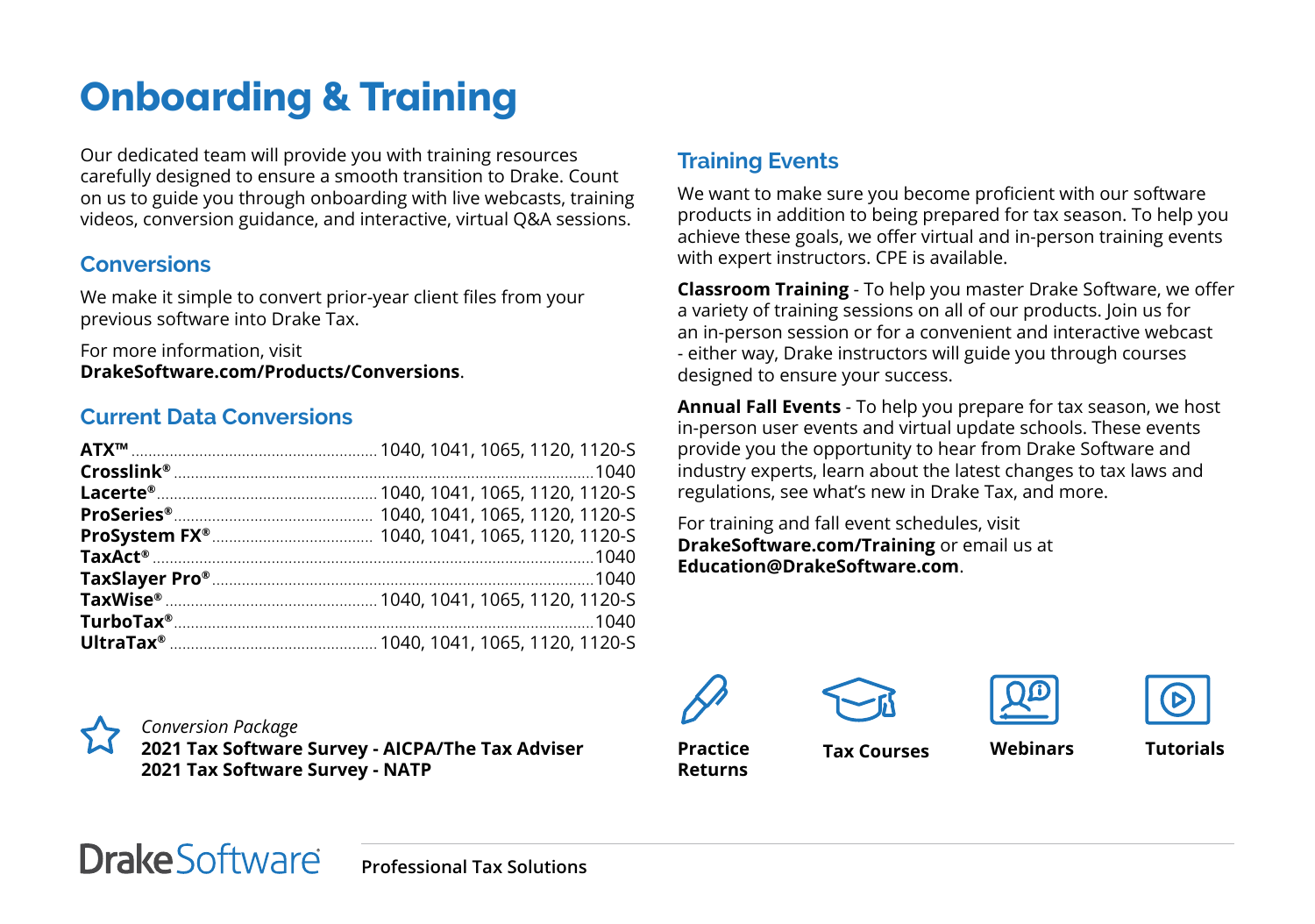#### <span id="page-13-0"></span>**Online Training & Resources**

**Knowledge Base** - Read solutions submitted by clients, programmers, support personnel, the IRS, and state tax agencies any time of day by searching our 24/7 support database at **[KB.DrakeSoftware.com](https://kb.drakesoftware.com/)**.

**Passport to Success** - Follow our guided itinerary of important pre-tax season and software topics that keeps track of your progress at **[Support.DrakeSoftware.com](https://support.drakesoftware.com/)**.

**Videos** - Watch tutorials covering software setup, data entry, additional products, and more at **[Support.DrakeSoftware.com](https://support.drakesoftware.com/)**.

**Practice Returns** - Practice return scenarios provide hands-on training in Drake Tax data entry and e-filing at **[Support.DrakeSoftware.com](https://support.drakesoftware.com/)**.

**On-Demand Webinars** - Learn the ins and outs of Drake when it's convenient for you with the Drake 101 series webinars on **[Support.DrakeSoftware.com](https://support.drakesoftware.com/)**.

**Webcasts** - Can't join us for an in-person class? Live webcasts are available for Classroom Training, Update Schools, and other user events at **[DrakeSoftware.com/Training](https://www.drakesoftware.com/training)**.

### **Keeping You Connected**



# **DrakeCPE**

**[DrakeCPE.com](https://www.drakecpe.com/)** is an online resource for continuing education. Choose the format that best suits your learning style and schedule: self-study courses, live webinars, or on-demand webinars.

# **Taxing Subjects**

Read the latest tax news, download tax-prep resources, and see what your peers are up to on Taxing Subjects, Drake Software's tax blog. Whether you want to find IRS tax tips or download the newest desk reference guide, **[DrakeSoftware.com/Blog](https://www.drakesoftware.com/blog)** will help you get ready for tax season.